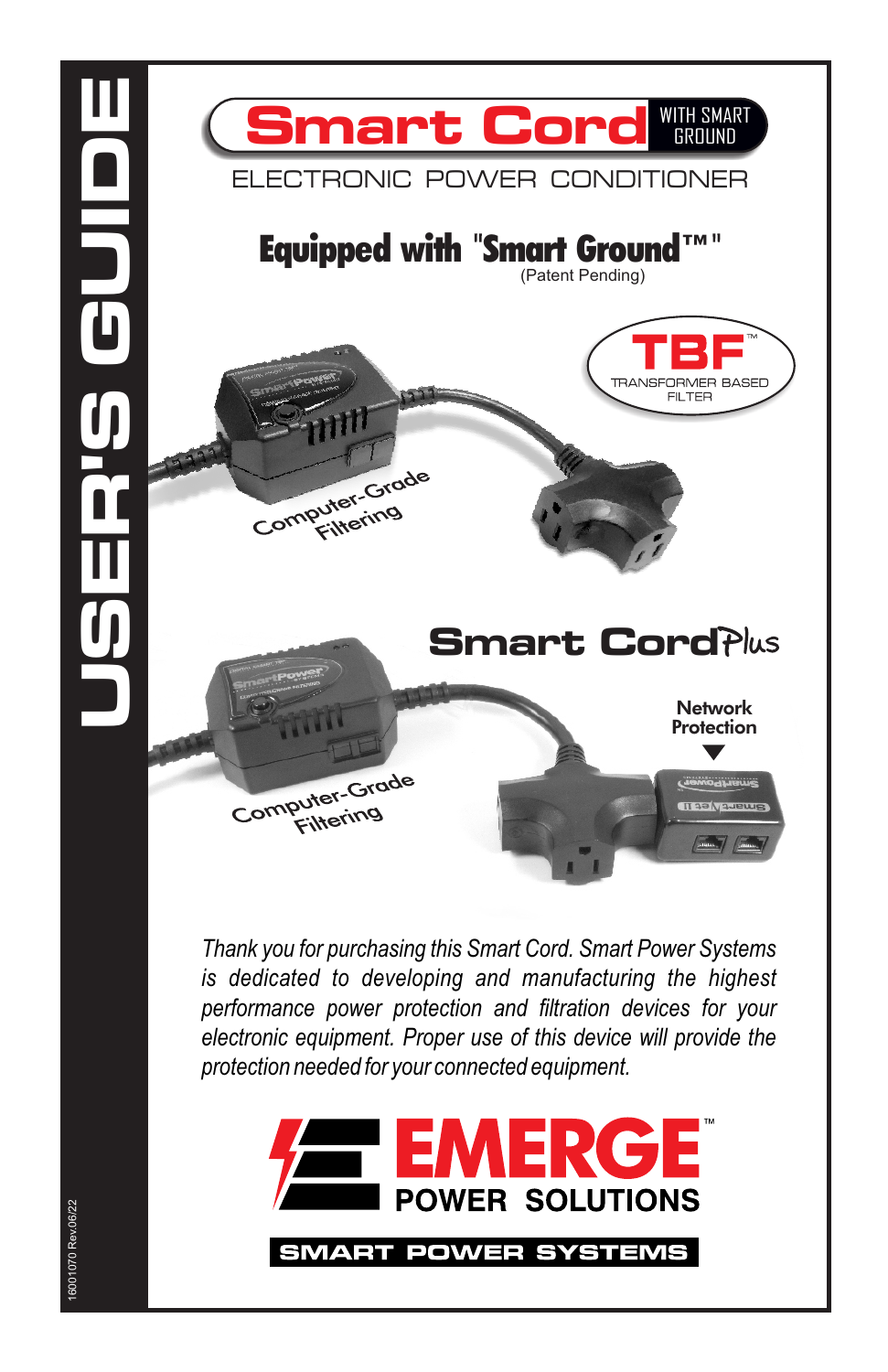#### **Use this user's guide for the following products:**

| <b>MODEL / PART NUMBER</b>                       | <b>DESCRIPTION</b>                     |
|--------------------------------------------------|----------------------------------------|
| Smart Cord with "Smart Ground™" (Patent Pending) |                                        |
| UTBF07SG-110                                     | 120V/7A, one IEC outlet                |
| UTBF07SG-110-IEC-2                               | 240V/7A, one IEC outlet, IEC 320 plug  |
| UTBF07SG-120                                     | 120V/7A, one 5-15R outlet              |
| UTBF07SG-175                                     | 120V/7A, three 5-15R outlets           |
| UTBF07SG-175 PLUS                                | 120V/7A, two 5-15R outlets, RJ45 jack  |
| UTBF10SG-110                                     | 120V/10A, one IEC outlet               |
| UTBF10SG-120                                     | 120V/10A, one 5-15R outlet             |
| UTBF10SG-175                                     | 120V/10A, three 5-15R outlets          |
| UTBF10SG-175 PLUS                                | 120V/10A, two 5-15R outlets, RJ45 jack |

## **CAUTION**

- Use only in dry locations indoors.
- Avoid dropping the unit.
- Only plug the **Smart Cord** into a three pronged grounded outlet. This unit is not to be used with any type of ground "lift" or pin eliminator.
- Do not open the **Smart Cord** unit, there are no serviceable parts inside. Opening the unit will void your warranty.

### **CAUTION**

This device features an internal protection that will disconnect the surge protective component at the end of its useful life but will maintain power to the load now unprotected. If this situation is undesirable for the application, follow the manufacturer's instructions for replacing the device.

## **CAUTION**

Do not install this device if there is not at least 10 meters (30 feet) or more of wire between the electrical outlet and the electrical service panel.

## **CAUTION**

Risk of Electric Shock. Do not plug into another relocatable power tap.

### **ATTENTION**

- Utiliser uniquement dans des endroits secs à l'intérieur.
- Évitez de faire tomber l'appareil.
- Brancher le **Smart Cord** en trois volets prise de terre. Cette unité ne doit pas être utilisé avec tout type de terrain "ascenseur" ou broches éliminateur.
- Ne pas ouvrir l'unité **Smart Cord**, il n'y a pas de pièces réparables. Ouverture de l'unité annulera votre garantie.

## **ATTENTION**

Cet appareil dispose d'une protection interne qui va déconnecter le composant de protection contre les surtensions à la fin de sa vie utile mais se maintenir au pouvoir à la charge maintenant sans protection. Si cette situation est souhaitable pour l'application, suivez les instructions du fabricant pour le remplacement de l'appareil.

## **ATTENTION**

Ne pas installer cet appareil si il n'y a pas au moins 10 mètres (30 pieds) ou plus de fil entre la prise électrique et le panneau de service électrique.

### **ATTENTION**

Risque de choc électrique. Ne branchez pas dans une autre puissance robinet délocalisables.



GREEN LIGHT - The green light confirms properly the connected equipment is fully protected.

**The RED light indicates over voltage, improper ground connection**  or reversed power wires which needs to be corrected. In an over voltage incident, power is disconnected to protect the connected

equipment.<br>**IMPORTANT**: If the RED Light comes on, contact your electrician to inspect and correct the outlet wiring in order to receive the maximum protection for your connected equipment.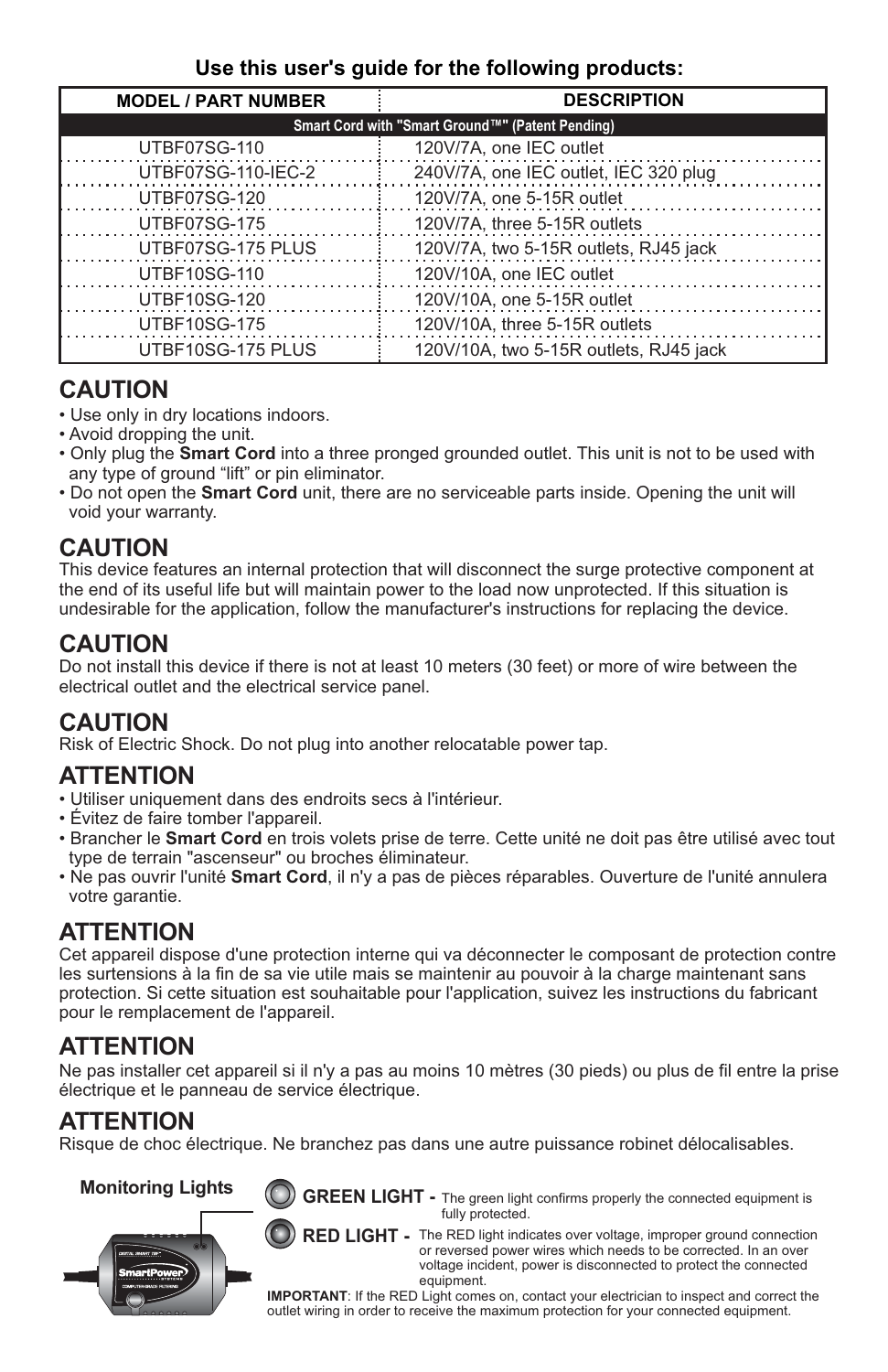#### **Installation/Applications of Smart Cord TBF™**(Model UTBF07SG-110)

- 1. Turn off and unplug the input cord of the equipment to be protected from wall outlet
- 2. Unplug the input cord from the back of equipment to be protected.
- 3. Plug the Smart Cord's IEC outlet into the IEC jack on the back of the equipment.
- 4. Plug the Smart Cord into a grounded wall outlet
- 5. Your equipment is now fully protected. Place the Smart Cord where monitoring lights can be observed.
- 6. Save the equipment's input cord for future use.



#### **Installation/Applications of Smart Cord TBF™** (Models UTBFxxSG-120,175)

- 1. Turn off and unplug the electronic equipment to be protected from wall outlet.
- 2. Plug equipment into the Smart Cord Unit.
- 3. If there is more equipment to be protected, plug them into the additional receptacles of the Smart Cord unit (UTBFxxSG-175 models only).
- 4. Plug Smart Cord unit into grounded wall outlet.
- 5. Your equipment is now fully protected. Place the Smart Cord where monitoring lights can be observed.

# **Installation of Smart Cord Plus to Network**

- 1. Turn off all equipment.
- 2 Unplug the network cable from the equipment you want to protect and plug into the "IN" jack on the Smart Cord Plus. Plug the other end to the wall RJ45 network jack.
- 3. Plug the provided network cable to the "OUT" jack on the Smart Cord Plus. Plug the other end of the provided network cable into the equipment you want to protect.



Network Jack

**IMPORTANT: The Smart Cord is designed to be compatible with a GFCI (Ground Fault Circuit Interrupter), however, during plug in the GFCI might trip. Press the reset button to restart the circuit. Note: Do Not plug more than 3 Smart Cord products to a circuit that has a GFCI circuit breaker or GFCI wall outlets.**